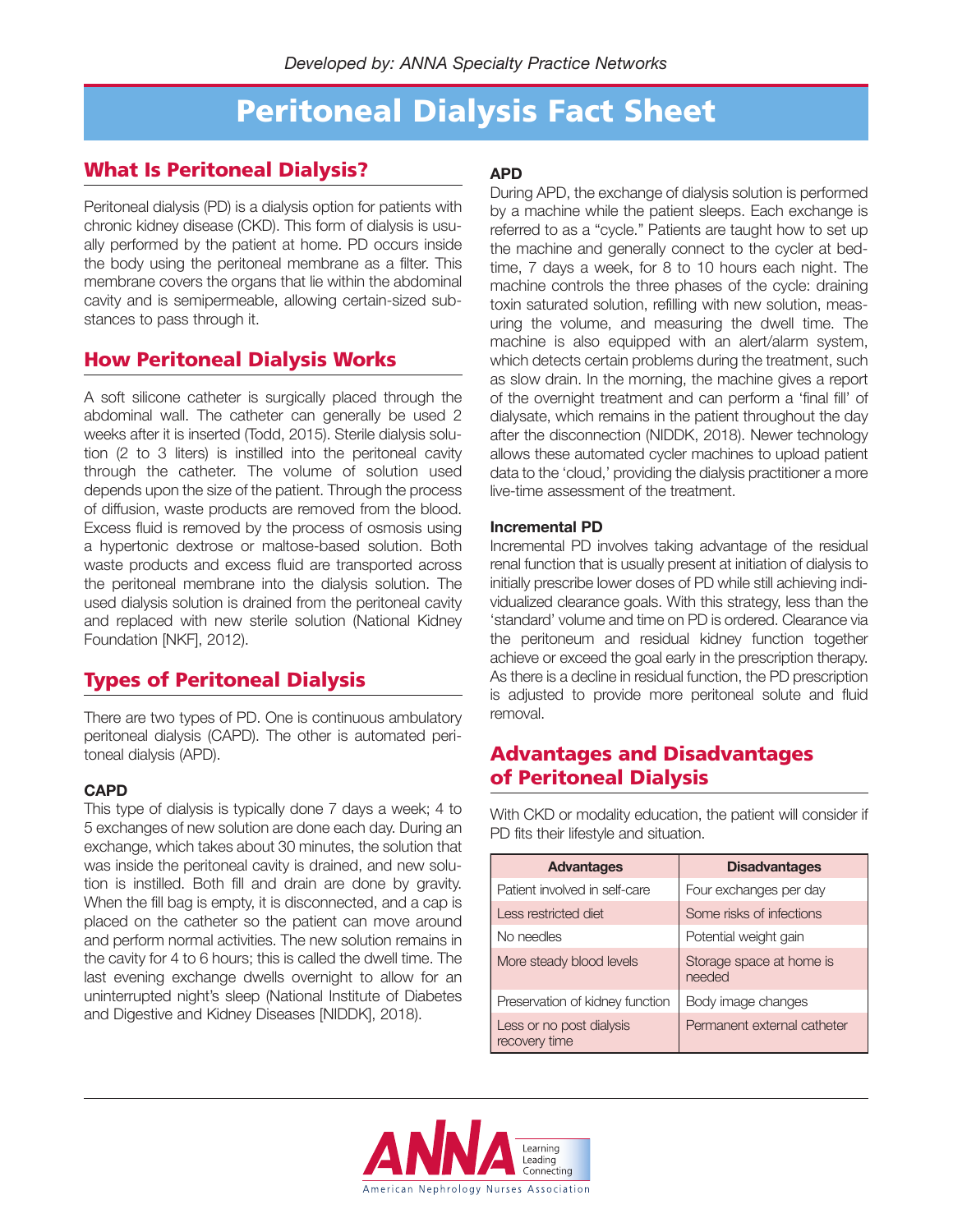# **Peritoneal Dialysis Fact Sheet**

### **PD as a Dialysis Option – What the Patient Needs to Know**

- Options for renal replacement therapy (in-center and home hemodialysis, PD, and transplantation) should be presented by a knowledgeable professional who can address issues and questions about each option.
- The option of PD can be presented in either an individual or group setting, and should include family members and significant others.
- A description of PD should include:
	- Introduction to the supplies (bags, tubing, and catheter) and space needed for home storage.
	- Demonstration of exchange.
	- Examples of exchange schedule and daily routines.
	- Information on the less restrictive diet required.
	- Prospective patients should be offered the opportunity to network with established patients on PD.
	- The need to have certain dexterity or an onsite evaluation using the real supplies.

# **PD Patients: Who Are Likely Candidates?**

The success of PD depends on the patient's motivation, physical and mental capability to complete procedures, and the desire for independence. If there are any clinical or psychological contraindications, the nephrologist and PD nurse or nurse practitioner will discuss these concerns with the patient and family.

- Potential candidates can include, but are not limited to, patients who:
	- Choose PD.
	-
	- Desire self-care and independence. • Are patients or caregivers who desire self-sched-
	- uling for employment, travel, or flexibility.
	- Have cardiovascular disease.
	- Have diabetes mellitus.
	- Are pediatric patients.
	- Are pre-transplant candidates.
	- Have residual kidney functions (Todd, 2015).

### **Home PD: What the Patient Needs to Know**

Once the PD catheter insertion site has healed, individualized training by a registered nurse is required. Training sessions are hands-on demonstrations that involve actual dialysis treatment exchanges in 2- to 4-hour sessions over 2 weeks. Patients must be taught how to safely perform home dialysis therapy, keep records, and how to handle problems, such as changes in blood pressure, fever, machine problems, or catheter problems (Todd, 2015). Below is some of the content covered during training with the expectation the patient can perform/address confidently:

- Location and function of the peritoneal membrane.
- Short- and long-term complications of uremia.
- Aseptic technique in the home.
- Catheter and exit site care.
- Dialysis solution exchange procedure.
- Fluid balance quidelines.
- Addition of medication.
- Self-monitoring of vital signs (blood pressure and weight) and maintaining home dialysis records.
- Monthly clinic visits and review of current medications, procedures, and techniques.
- Individual activity and exercise regimen.
- Nutritional needs are assessed and modified by the renal dietitian.
- Social and emotional needs are assessed by the renal social worker.
- Incorporating the patient's need for relationships and sexual identity in plan of care.
- Monitoring, ordering, and inventory of supplies.
- Understanding and recognizing complications of PD: • Fluid overload.
	- Exit site infection.
	- Dehydration.
	- Exit site leak.
	- Fibrin formation.
	- Tunnel infection.
	- Bloody effluent.
	- Peritonitis.
	- Constipation.
	- Catheter-related pain.
	- Obstruction of flow.
	- Contamination.